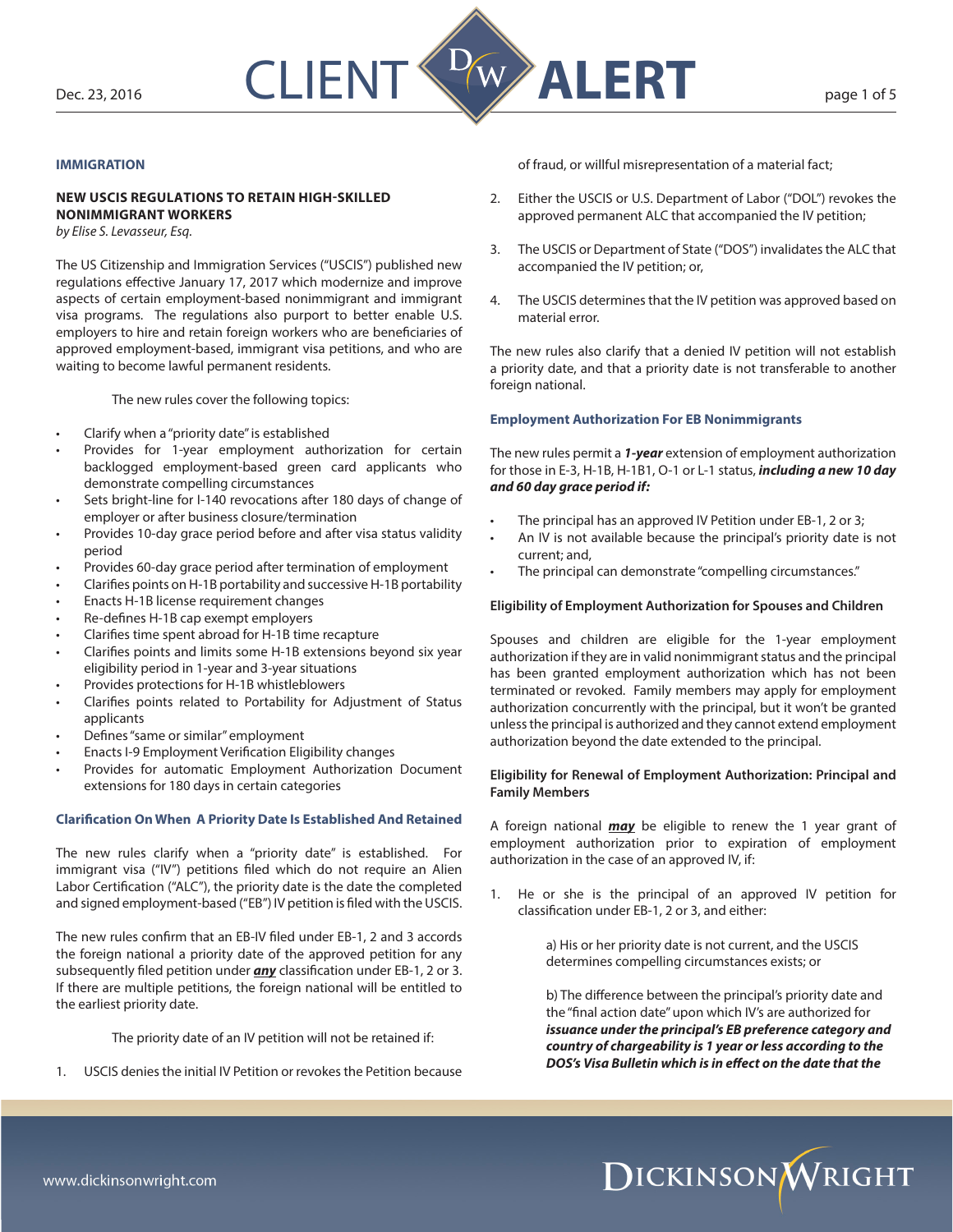

## *application for an Employment Authorization Document ("EAD"), Form I-765, is filed.*

*2. Family members* of the principal can also be granted a renewal of employment authorization under the above provision and can file concurrently with the principal but cannot be approved unless the principal's application is granted and cannot exceed that granted to the principal. Employment Authorization for the 1-year extension based on an approved IV will only be granted in 1-year increments.

## **Criminal Ineligibility for Employment Authorization**

A foreign national is not eligible for the 1-year grant of employment authorization, including renewal of employment authorization, if the foreign national has been convicted of any felony or two or more misdemeanors.

### **Revocation of Approved IV Petitions**

In EB IV cases, if the Petitioner withdraws the IV Petition less than 180 days after the approval of the IV petition, unless an associated Adjustment of Status ("AOS or I-485") application has been pending for more than 180 days, the IV petition is deemed withdrawn. A IV petition that is withdrawn 180 days or more after its approval, or 180 days or more after the associated AOS application has been filed, remains approved unless its approval is revoked on other grounds.

Upon *termination of the Petitioning employer's business* less than 180 days after the Petition is approved, under an EB-1, 2 or 3 Petition, unless an associated AOS application has been pending for 180 days or more, the IV is deemed withdrawn. If a Petitioning employer's business terminates 180 days after petition approval, or 180 days or more after an associated adjustment of status application has been filed, the petition remains approved unless the approval is revoked on other grounds.

### **10-Day And 60-Day Grace Periods For Nonimmigrants**

Individuals in E-1, E-2, E-3, H-1B, L-1 or TN classification as well as his or her dependents **may** be admitted to the U.S. for an initial period of up to 10 days before the validity period of the nonimmigrant status begins and up to 10 days after the validity period ends, except that the foreign national may not work except during the 10-day grace period. *The new rules state that H-2B beneficiaries must be provided a 10 day grace period before and after the nonimmigrant status validity period.*

The new law authorizes a 60-day grace period for individuals in E-1, E-2, E-2, H-1B, H-1B1, L-1, O-1 or TN classification and his or her dependents and will not be considered to have failed to maintain nonimmigrant status solely because employment was terminated for up to 60 consecutive days or until the end of authorized validity period on the Petition, whichever is shorter, *once* during each authorized validity period. There is no employment authorization during the 60 day period.

## **Provisions For H-1B Nonimmigrants**

### **H-1B Portability**

An H-1B nonimmigrant is authorized to start concurrent or new employment (through either an amended or extension of stay petition) upon the filing of a non-frivolous H-1B petition *or as of the requested start date, whichever is later* so long as:

- The individual has been lawfully admitted to the U.S. in or otherwise provided H-1B status; and,
- The H-1B worker has not worked without authorization from the time of the last admission to the U.S. through to the filing of the H-1B petition by the new employer:

Portability provisions automatically terminate upon the adjudication of the H-1B petition.

# **Successive H-1B Portability Petitions**

An H-1B worker may begin working under a successively filed H-1B petition when the new H-1B petition is filed *or from the requested start date whichever is later* even if the previously filed H-1B petition remains pending and regardless of whether the validity period of an approved H-1B petition filed on behalf of the H-1B worker expired during such pendency. The successively filed petition cannot be approved if any proceeding H-1B portability petition in the succession is denied, unless the beneficiary's previously approved period of H-1B status remains valid.

Denial of successive portability petitions do not affect the ability of the H-1B beneficiary to continue or resume working under an H-1B petition previously approved on behalf of the beneficiary so long as the H-1B petition approval remains valid and the beneficiary has maintained H-1B status or has been in a period of authorized stay, and has not been employed in the U.S. without authorization.

### **H-1B Petitions without a License to Practice the Profession**

Petitions for H-1B workers without a state license to work in a particular profession who can work under the supervision of senior or supervisory personnel face new scrutiny. The USCIS must now examine the nature of the duties and the level at which they are performed as well as evidence about the identity, physical location and credentials of the individuals who will supervise the H-1B workers including proof of compliance with state law. Such H-1B Petitions will only now be approved for up to one year at a time.

If the license would otherwise be issued provided the H-1B worker was authorized for employment or the worker cannot met a similar technical requirements such as lack of a Social Security Number, the Petitioner can demonstrate that the worker is fully qualified to

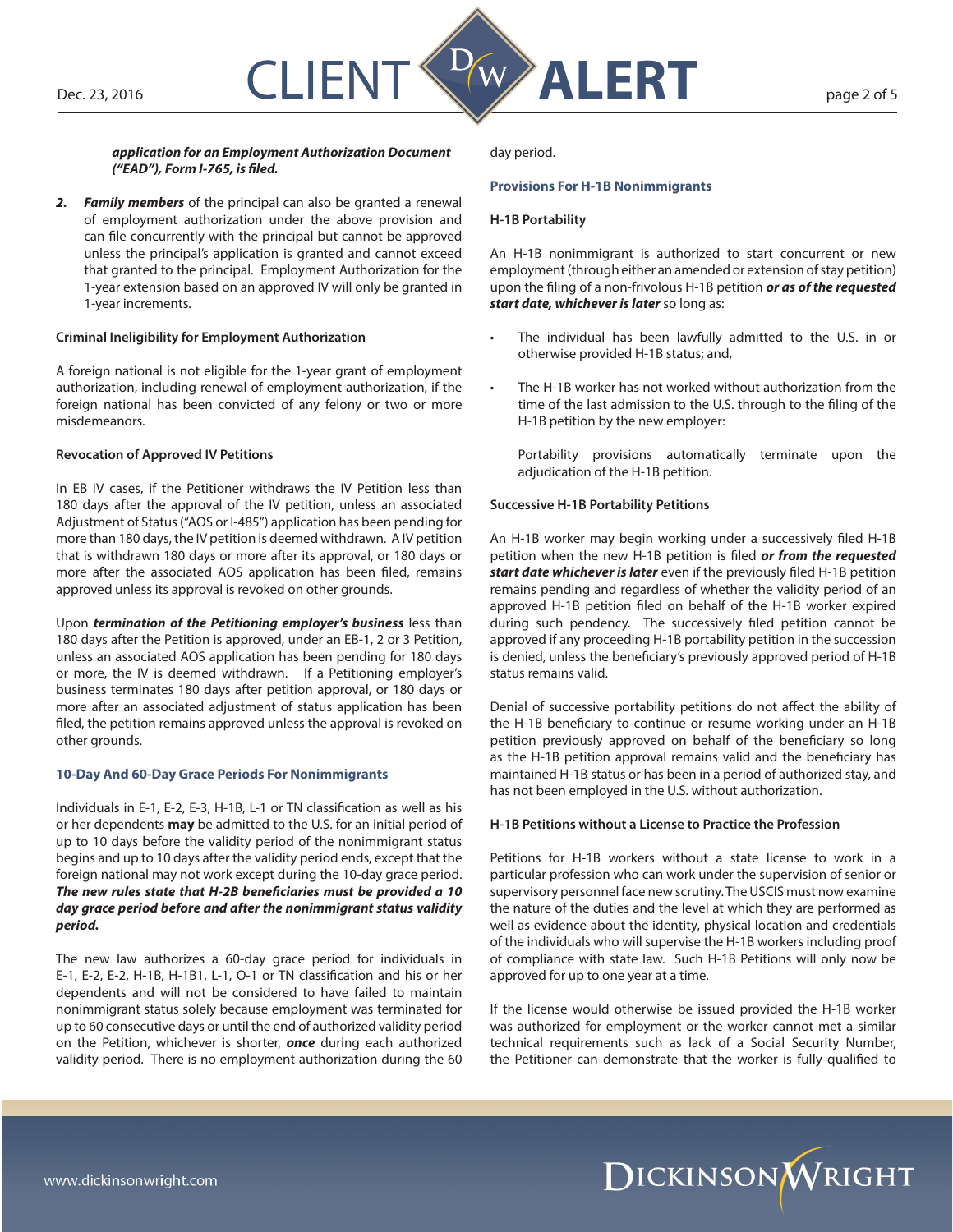

receive the state or local license but for the H-1B petition approval. Additionally, the foreign national must have filed an application for the license or meet similar technical requirements to be approved without the license.

## **H-1 Cap Exempt Employers**

The term "related or affiliated nonprofit entity" is defined for purposes of the ACWIA fee and for cap exemption purposes to include nonprofit entities that satisfy one of the following conditions:

- 1. The nonprofit entity is connected to or associated with an institution of higher education through shared ownership or controls by the same board or federation;
- 2. The nonprofit entity is operated by an institute of higher education;
- 3. The nonprofit entity is attached to an institution of higher education as a member, branch cooperative or subsidiary, or
- 4. The non-profit entity has entered into a formal written affiliation agreement with an institution of higher education that establishes *an active working relationship between the nonprofit entity and the institution of higher education* for the purposes of research or education, and a fundamental activity of the nonprofit entity is to directly contribute to the research or educational mission of the institution of higher education.

## **Definition of Nonprofit and Government Research Organizations**

A nonprofit research organization and governmental research organization are defined as a federal, state or local entity whose primary mission is the performance or promotion of basic research and/or applied research. The H-1B worker who is not directly employed by a qualifying institution may qualify for an exemption if the H-1B worker will spend the majority of his or her work time performing job duties at a qualifying institution, organization or entity and those job duties directly and predominately further the essential purpose, mission, objective or function of the qualifying institution. A state or local entity can now be an H-1B exempt employer.

### **New Rules on When Cap Exempt Employment Ends**

If the H-1B cap-exempt employment ends and the H-1B worker is not the beneficiary of a new cap-exempt petition, then the H-1B worker will become subject to the cap if the worker was not previously counted against the cap. The validity period for concurrent H-1B capsubject employment cannot extend beyond the validity period of the cap-exempt H-1B employment, which is a major change. If capexempt employment converts to cap-subject employment, the H-1B holder will be subject to the cap and USCIS can revoke the cap-subject petition. Under the new regulation, concurrent H-1B employment in a cap-subject position qualifies for an exemption if:

1. The H-1B employment with the cap-exempt employer is expected

to continue after the new cap-subject petition is approved; and,

2. The H-1B worker can reasonably perform both the cap-exempt and cap-subject employment.

# **Calculating The Maximum Period Of Admission Of H-1B**

Time spent physically outside of the U.S. exceeding 24 hours by the H-1B beneficiary during the validity of an H-1B petition is not counted against the foreign national's total period of permissible stay (6 years) regardless of the reason for the H-1B worker's absence and such time can be recaptured. Evidence demonstrating 24-hour absence can be shown by providing copies of passport stamps, Arrival-Departure Records (Form I-94), or airline tickets together with relevant independent documentary evidence. USCIS may grant all, part or none of the recaptured days requested.

If the beneficiary was *ever* previously counted toward the H-1B numerical cap, the H-1B petition to recapture a period of stay will not subject the beneficiary to the H-1B numerical cap, whether or not he or she has been physically outside the U.S. for one year or longer, and would be otherwise eligible for a new period of admission of six years.

## **H-1B Exemptions For Lengthy Adjudication Delays**

## **H-1B Extensions In One Year Increments**

If an application for an ALC was filed at least 365 days prior to the 6-year limitation of H-1B status, the Petitioner may file extensions in 1-year increments until the ALC expires, the ALC or EB IV is denied, revoked or otherwise closed or a decision is reached to grant or deny permanent resident status. A decision to deny or revoke an ALC or IV petition will not be considered final until all administrative appeals have been exhausted.

### **Advance Filing**

The Petitioner can file an H-1B petition seeking a 1-year extension within the 6 months of the requested start date. The Petition may be filed before 365 days have elapsed since the ALC or IV petition was filed with the DOL or the USCIS provided that the ALC or IV must have been filed at least 365 days prior to the date the period of admission authorized under the exemption will take effect. Time remaining to the H-1B worker under the maximum period of admission or any recapture time unused in H-1B, L-1A or L-1B time spent outside of the U.S. can be included in the 1-year extension request.

# **Petitioners Seeking H-1B Cap Exemptions**

The H-1B Petitioner need not be the employer that filed the application for ALC or IV Petition that is used to qualify for the exemption. The qualifying ALC or IV petition need not be the same as that used to qualify for the initial exemption. Only the principal and H-4 dependents can benefit from the 1-year extension. Spouses in H-1B status cannot benefit from this provision.

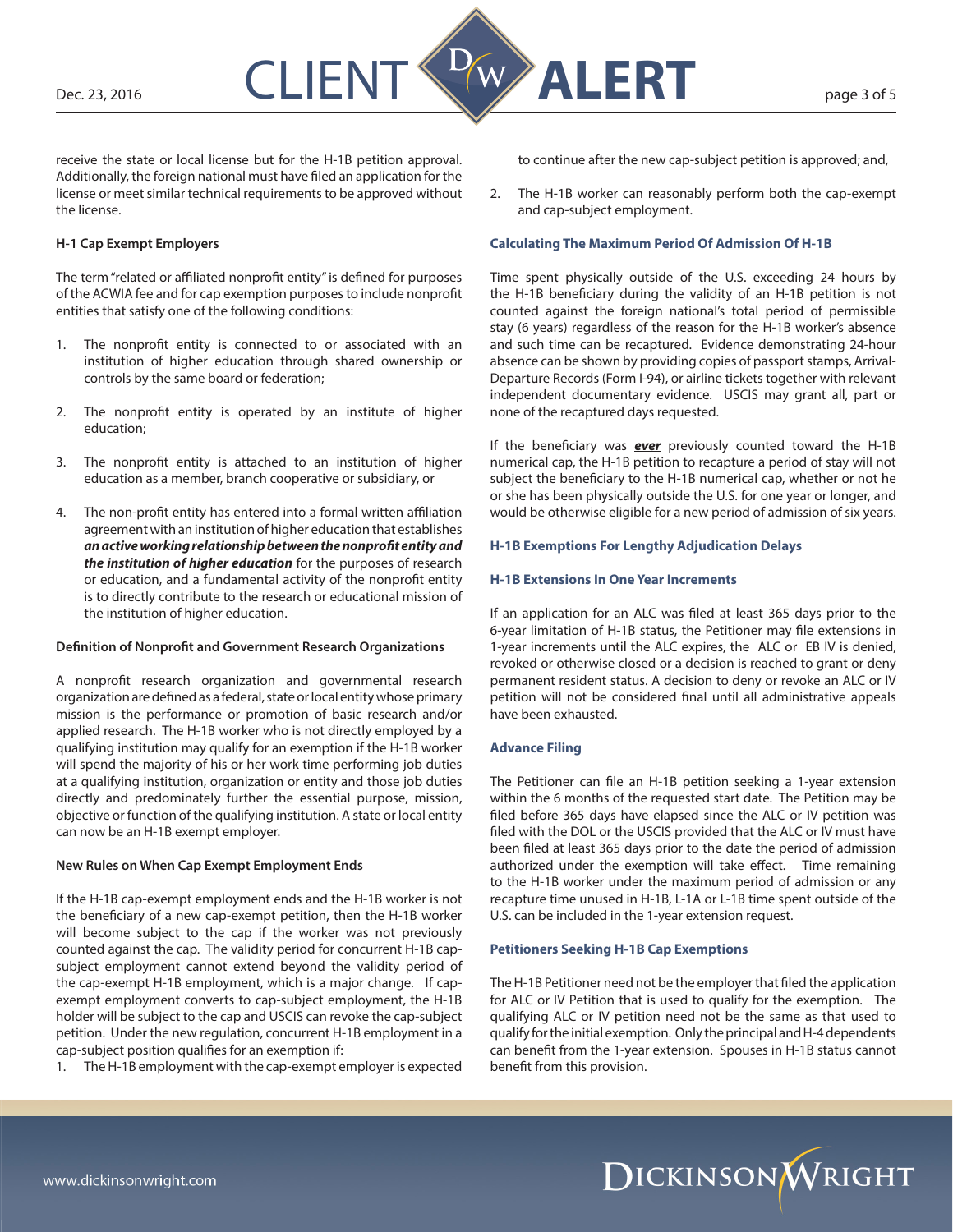

## **Aggregate Time Not Permitted**

A Petitioner cannot aggregate the number of days that have elapsed since the filing of one ALC or IV petition with the number of days that have elapsed since the filing of another such application or petition to meet the 365 days to obtain the 1-year H-1B extension.

### **Limits On Future Extensions**

An H-1B worker is ineligible for the 1-year lengthy adjudication delay exemption if he or she is the beneficiary of an approved IV petition and fails to file an AOS application or apply for an IV within 1 year of an IV being authorized for issuance based on his or her preference category and country of chargeability. If the accrual of such 1-year period is interrupted by the unavailability of an IV, a new 1 year period required for filing is afforded when an IV again becomes immediately available.

The USCIS may excuse a failure to file if the foreign national establishes that the failure to file was due to circumstances beyond his or her control. The limitations apply to any approved IV petition, including petitions withdrawn by the Petitioner or those filed by a Petitioner whose business terminates 180 days or more after approval.

### **3-Year Per-Country Limitation Exemption from H-1B-Cap**

A foreign national who currently maintains or previously held H-1B status, who is the beneficiary of an approved IV Petition for classification under EB-1, 2 or 3, and who is eligible to be granted immigrant status *but for the per country limitation*, is eligible for H-1B status beyond the 6-year limitation. The Petitioner must demonstrate visa unavailability as of the date the H-1B visa petition is filed with the USCIS.

The USCIS may grant validity periods for IV Petitions approved in 3-year increments so long as the foreign national remains eligible. H-1B approvals for per-country limitation exemptions can be granted until a final decision has been made to revoke an approved IV, approve or deny an IV application, or approve or deny an AOS case. A foreign national who is not in the U.S. or not currently in H-1B status, may seek a 3-year extension of the 6 year limitation.

The H-1B petitioner need not be the employer that filed the IV petition that is used to qualify for this exemption. An H-1B Petition may be approved with respect to any approved IV petition filed on behalf of the same foreign national.

## **Advance Filing of H-1B Extension Under the Per-Country Limitation Exemption**

A Petitioner may file a 3-year extension of an H-1B petition under the per-country limitation exemption within 6 months of the requested start date and may request any time remaining to the beneficiary under the maximum period of admission along with the exemption request. The per country limitation exemption only applies to the

H-1B worker, and not a spouse holding H-1B status.

# **Retaliatory Actions By Employer**

The USCIS may consider that a beneficiary faced retaliatory action from his or her employer for reporting a violation of that employer's labor condition application obligation as "extraordinary circumstances" if the beneficiary failed to maintain continuous H-1B status because of the retaliatory actions.

## **Portability For Adjustment Of Status**

An individual with a pending AOS application based on an approved EB IV petition, must have a valid offer of employment based on a valid IV petition at the time the AOS is filed as well as at the time the principal's AOS application is adjudicated. Additionally, the principal must intend to accept the offer of employment.

Prior to a final administrative decision on an AOS application, the USCIS may require that the applicant demonstrate, or the applicant may demonstrate to the USCIS, on a new Form I-485 Supplement J, evidence that:

- 1. The employment offer by the Petitioner is continuing; or,
- 2. The applicant has a new offer of employment from the Petitioning employer or a different U.S. employer, or a new offer based on self-employment, in the "same or a similar" occupational classification as the employment offered under the qualifying petition, provided that:

a) The I-485 (AOS Application) has been pending for 180 days; and

b) The IV petition has already been approved, or the IV petition has been approved but not revoked for 180 days or more after filing the AOS application and is subsequently approved.

After 180 days, adjudication of the pending IV petition shall be without regard to the requirement to establish the "ability to pay" the proffered wage rate, and until the beneficiary obtains lawful permanent residence. The Petition will be approved if it was eligible for approval at the time it was initially filed and the foreign national's AOS application has been pending for at least 180 days, unless approval of the qualified IV petition at the time of the adjudication is inconsistent with a requirement of U.S. law, and the approval of the qualifying petition has not be revoked.

In all cases, the applicant and his or her intended employer must demonstrate the intention for the applicant to be employed under the continuing or new employment offer (including self-employment) as applicable within a reasonable period upon the applicant's grant of lawful permanent resident status.